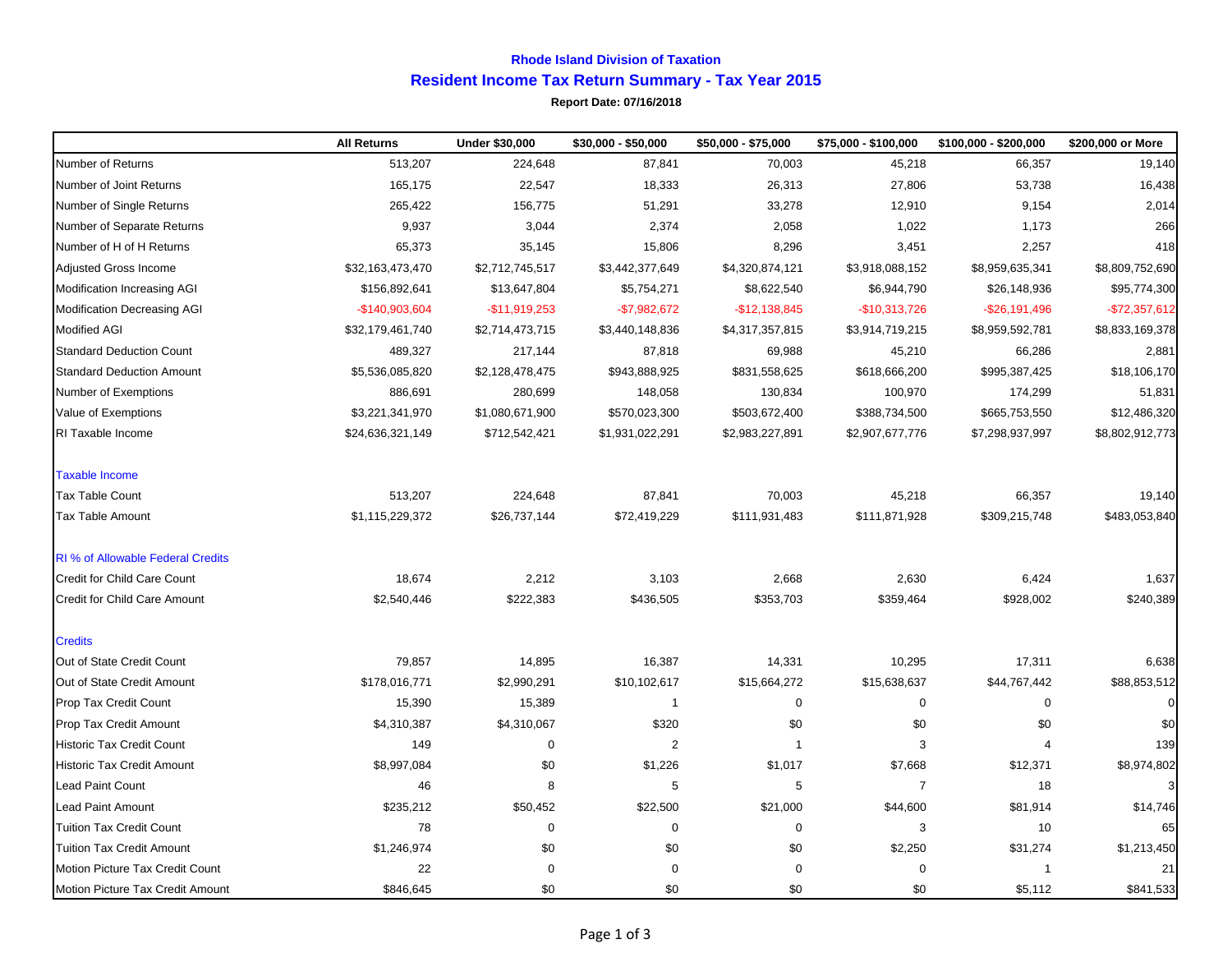## **Rhode Island Division of Taxation Resident Income Tax Return Summary - Tax Year 2015**

**Report Date: 07/16/2018**

|                                      | <b>All Returns</b> | Under \$30,000 | \$30,000 - \$50,000 | \$50,000 - \$75,000 | \$75,000 - \$100,000 | \$100,000 - \$200,000 | \$200,000 or More |
|--------------------------------------|--------------------|----------------|---------------------|---------------------|----------------------|-----------------------|-------------------|
| <b>Earned Income Credit</b>          |                    |                |                     |                     |                      |                       |                   |
| <b>Earned Income Credit Count</b>    | 81,289             | 65,916         | 15,183              | 185                 | $\mathbf 0$          | $\mathbf 0$           | $\Omega$          |
| <b>Earned Income Credit Amount</b>   | \$18,317,972       | \$15,936,575   | \$2,375,214         | \$6,182             | \$0                  | \$0                   | \$0               |
| Refundable EIC Count                 | 65,725             | 60,368         | 5,336               | 21                  | $\mathbf 0$          | $\mathbf 0$           | $\mathbf 0$       |
| Refundable EIC Amount                | \$2,361,345        | \$2,214,124    | \$147,115           | \$106               | \$0                  | \$0                   | \$0               |
| <b>Checkoff Contributions</b>        |                    |                |                     |                     |                      |                       |                   |
| Drug Program Count                   | 1,242              | 403            | 208                 | 214                 | 141                  | 224                   | 52                |
| Drug Program Amount                  | \$7,613            | \$2,089        | \$1,490             | \$929               | \$760                | \$1,636               | \$709             |
| <b>Olympic Contribution Count</b>    | 454                | 38             | 38                  | 69                  | 75                   | 177                   | 57                |
| <b>Olympic Contribution Amount</b>   | \$1,731            | \$430          | \$259               | \$305               | \$211                | \$407                 | \$119             |
| <b>RI Organ Transplant Count</b>     | 1,655              | 496            | 282                 | 298                 | 206                  | 315                   | 58                |
| RI Organ Transplant Amount           | \$8,139            | \$2,003        | \$1,156             | \$1,223             | \$1,146              | \$2,066               | \$545             |
| RI Council on the Arts Count         | 1,470              | 434            | 257                 | 259                 | 175                  | 287                   | 58                |
| <b>RI Council on the Arts Amount</b> | \$8,941            | \$2,198        | \$1,408             | \$1,215             | \$982                | \$2,451               | \$687             |
| Nongame Wildlife Fund Count          | 1,497              | 457            | 257                 | 253                 | 180                  | 298                   | 52                |
| Nongame Wildlife Fund Amount         | \$9,340            | \$2,312        | \$1,185             | \$1,092             | \$1,160              | \$2,903               | \$688             |
| Child Disease Victims Fund Count     | 1,928              | 680            | 320                 | 318                 | 209                  | 342                   | 59                |
| Child Disease Victims Fund Amount    | \$11,643           | \$3,916        | \$1,683             | \$1,706             | \$1,125              | \$2,171               | \$1,042           |
| Military Family Relief Count         | 2,449              | 721            | 410                 | 406                 | 302                  | 535                   | 75                |
| Military Family Relief Amount        | \$22,297           | \$5,518        | \$2,483             | \$3,383             | \$2,757              | \$6,633               | \$1,523           |
| <b>Payments</b>                      |                    |                |                     |                     |                      |                       |                   |
| Sales and Use Tax Count              | 13,373             | 2,581          | 1,713               | 2,110               | 1,910                | 3,489                 | 1,570             |
| Sales and Use Tax Amount             | \$1,056,995        | \$45,952       | \$63,691            | \$107,249           | \$134,234            | \$340,295             | \$365,574         |
| <b>Withholding Count</b>             | 411,162            | 162,489        | 73,324              | 59,567              | 39,775               | 59,668                | 16,339            |
| <b>Withholding Amount</b>            | \$855,021,841      | \$77,707,172   | \$92,805,526        | \$116,019,429       | \$107,015,084        | \$255,287,853         | \$206,186,777     |
| <b>Estimated Pay Count</b>           | 33,968             | 4,048          | 4,059               | 5,317               | 4,598                | 8,938                 | 7,008             |
| <b>Estimated Pay Amount</b>          | \$164,083,597      | \$3,085,993    | \$3,677,481         | \$6,884,441         | \$7,526,626          | \$24,675,752          | \$118,233,304     |
| <b>Other Payments Count</b>          | 12,058             | 2,131          | 1,602               | 1,805               | 1,386                | 2,799                 | 2,335             |
| <b>Other Payments Amount</b>         | \$39,625,265       | \$565,128      | \$733,900           | \$1,164,845         | \$1,251,918          | \$3,947,765           | \$31,961,709      |
| <b>Balance Due Count</b>             | 76,890             | 12,090         | 11,042              | 12,680              | 9,853                | 18,222                | 13,003            |
| <b>Balance Due Amount</b>            | \$106,411,633      | \$2,112,399    | \$4,040,151         | \$6,301,918         | \$6,357,409          | \$21,061,431          | \$66,538,325      |
| <b>Refunds Count</b>                 | 384,674            | 181,353        | 70,531              | 52,041              | 32,756               | 44,277                | 3,716             |
| <b>Refunds Amount</b>                | \$304,103,382      | \$127,318,003  | \$44,909,894        | \$37,527,325        | \$30,079,583         | \$45,522,169          | \$18,746,408      |
| Credit CarryForward Count            | 14,700             | 2,080          | 1,555               | 2,041               | 1,821                | 3,771                 | 3,432             |
| Credit CarryForward Amount           | \$47,874,197       | \$1,441,947    | \$754,980           | \$1,240,689         | \$1,344,528          | \$5,118,729           | \$37,973,324      |